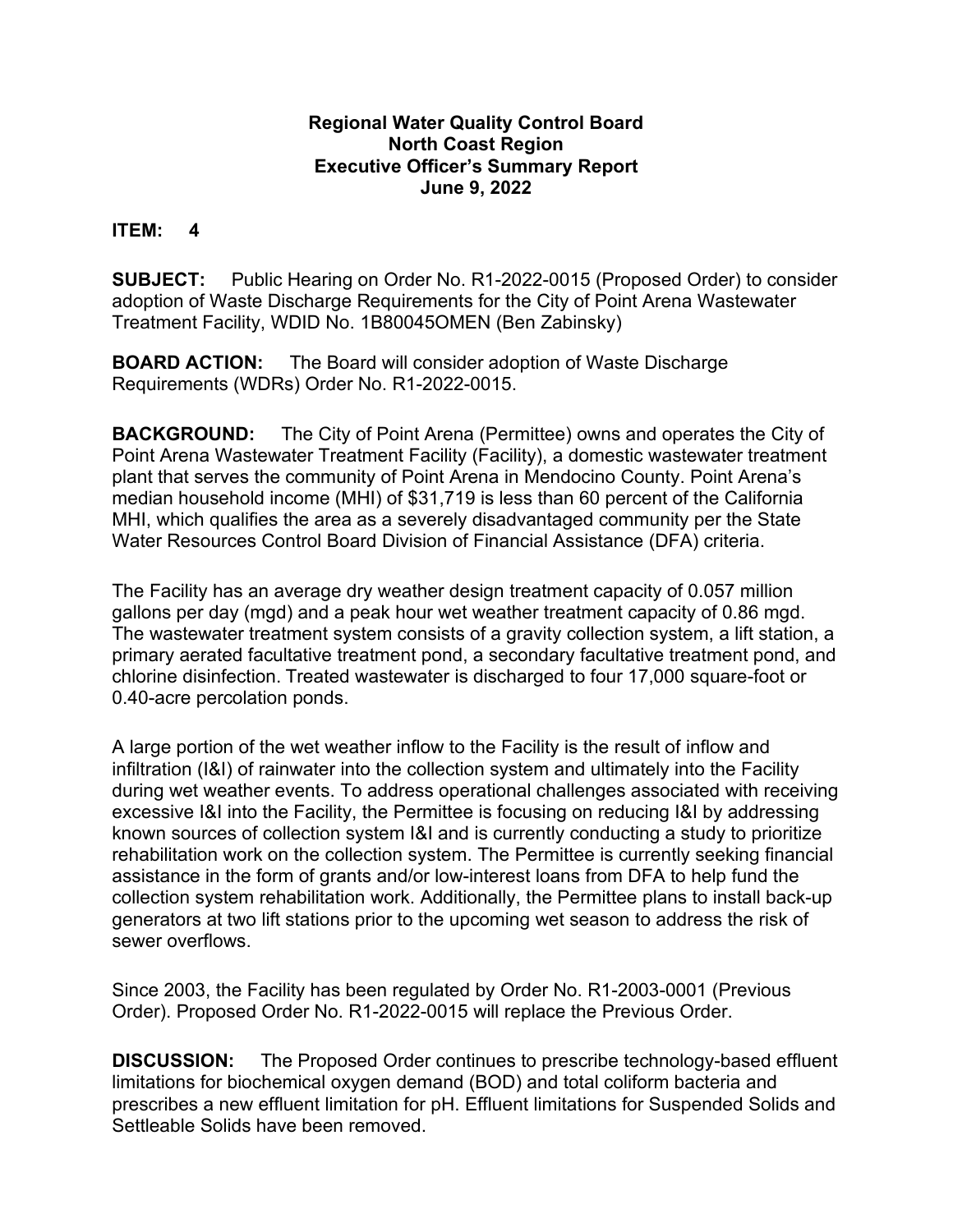The Proposed Order includes special provisions which require studies and reports to ensure compliance with the operations, source control, and biosolids disposal requirements, such as a requirement to submit a Disaster Preparedness Assessment Report and Action Plan. Another special study provision is the Special Study to Evaluate the Potential to Impact Groundwater (Special Study). This provision requires the City to submit a work plan within 18 months of adoption of the Order that includes work tasks to complete the Special Study and a final report to present the results. The Special Study is necessary to ensure that the discharge from the Facility does not result in degradation of groundwater, exceedances of water quality standards, or impacts to the beneficial uses of groundwater within the Garcia River Hydrologic Area consistent with the Statement of Policy with Respect to Maintaining High Quality Waters of California.

Other noteworthy changes to the Proposed Order from the Previous Order include the following:

- 1. Addition of Discharge Prohibitions consistent with new standard permitting language for WDRs.
- 2. The daily maximum Effluent Limitation for Biochemical Oxygen Demand has been removed and the average monthly limitation has been increased from 50 mg/L to 90 mg/L. The higher limitation reflects the performance capability of facultative treatment ponds.
- 3. An instantaneous maximum Effluent Limitation for pH of 8.5 and an instantaneous minimum of 6.5 has been added to ensure effluent meets water quality objectives in Basin Plan Table 3-1.
- 4. The maximum daily Effluent Limitation for Total Coliform Organisms has been changed from 230 MPN/100 mL to 240 MPN/100 mL. Increasing this limitation brings the effluent limitations into conformance with the disinfection standards for secondary-23 recycled water set forth in the California Code of Regulations, title 22 Recycled Water Criteria.
- 5. The Discharge Specification for freeboard in the percolation ponds has been increased from one foot to two feet and a new Discharge Specification regarding treatment and storage capacity during the winter months has been added.
- 6. Receiving water limitations include a new Basin Plan groundwater toxicity objective to implement the 2016 amendments to the Basin Plan.
- 7. Noteworthy changes to the Monitoring and Reporting requirements include the following:
	- a. Monitoring of the Thrift Well is no longer included since discharges to the irrigation field on the Thrift Property have ceased.